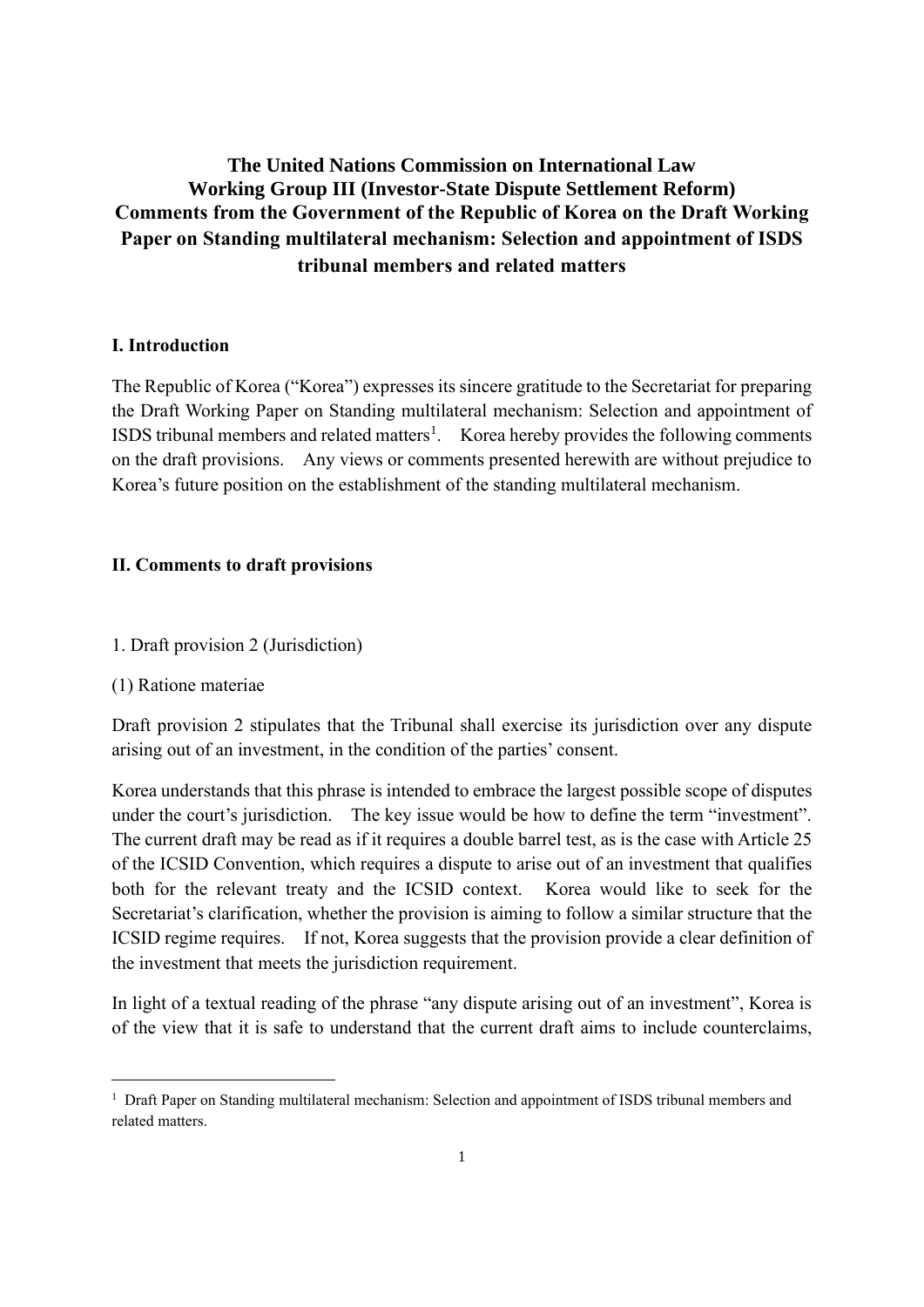provided that they also arise out of an "investment". If the Working Group wishes for more clarity, Korea proposes supplementing the provision with a particular sub paragraph or sentence concerning counterclaims.

The jurisdiction is limited to disputes between a Contracting State and a national of another Contracting State. Korea supports this idea, as the jurisdiction of the court is closely related to the court's funding issue which would have to depend heavily on the member States' financial contribution. In this regard, Korea is of the view that it would be practically difficult for the court to have jurisdiction over disputes involving non-contracting States.

### 2. Draft provision 3 (Governance)

The draft provision stipulates that the Committee of the Parties ("Committee") and the Tribunal will each decide on the matters of its own respective functioning. Since the permanent investment court is suggested to be adopted and created by the voluntary agreement of the States to the multilateral treaty, it seems more appropriate that the representatives of all the Parties, thus the Committee of the Parties, decide on the more fundamental rules of procedure.<sup>2</sup>

In the case of the rules of procedure for the first instance and the appellate level (paragraph 2), it is unclear why the Committee would have the authority to adopt or modify the rules. This may further appear to be overlapping with the Tribunal's determination of the rules for carrying out its functions (paragraph 3). Therefore, in order to clearly distinguish the scope of the rules that the Committee of the Parties and the Tribunal could each establish, the definition of "establish[ing] its own rules of procedure and adopt or modify the rules of procedure for the first instance and the appellate level," as well as "routine functioning" should first be settled. This should be done through the careful consideration of the role of the Committee of the Parties, the terms of office of the Tribunal members, the structure of the Court, etc. One way of preventing any overlap would be to clarify that whatever the Committee of the Parties do not decide on will be decided by the Tribunal through the delegation of such authority to the Tribunal. In other words, the Committee of the Parties may delegate authority to the Tribunal to decide on issues that appear to be "relevant for carrying out its functions" or relating to "regulations necessary for its routine functioning".

Draft provision 3 also does not include any specific process of the adoption and modification of such rules. It may be necessary to provide a guideline for the Committee of the Parties as well as the Tribunal, if not in the form of a provision.

<sup>&</sup>lt;sup>2</sup> Draft Paper on Standing multilateral mechanism: Selection and appointment of ISDS tribunal members and related matters, para. 11.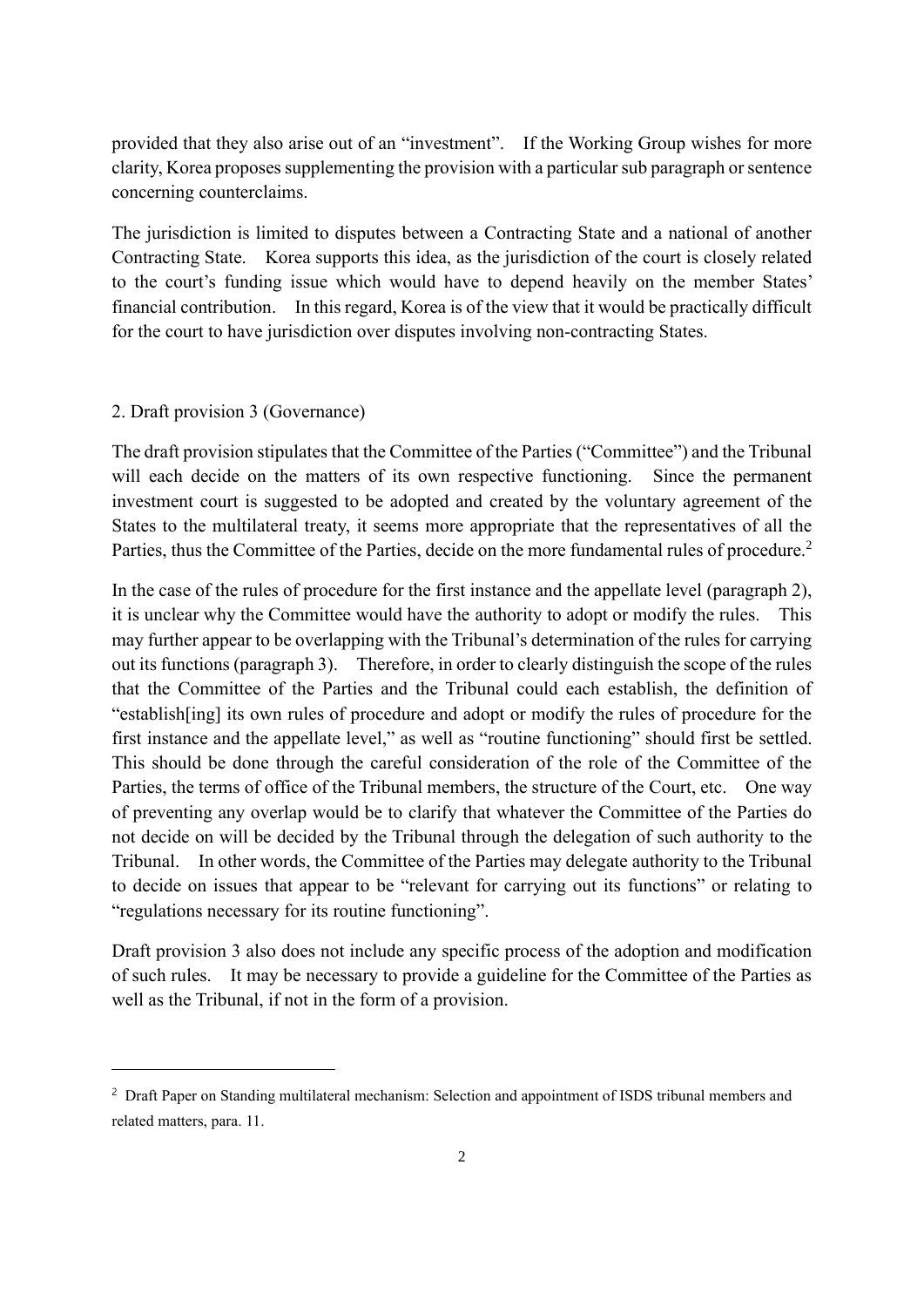- 3. Draft provision 4 (Number of tribunal members and adjustments)
	- 1) On the qualifications of the Tribunal members (Draft provision 4(1))

Korea agrees with setting a high standard for the qualifications of the Tribunal members. However, Korea is aware that one of the problems detected by the Working Group in the early discussions of ISDS reform was the lack of diversity of decision makers.<sup>3</sup> During the informal meeting discussing selection of arbitrators, some States expressed a general concern that the provision sets a high bar that very few individuals would be able to pass. According to draft provision 4(1), only (i) persons of high moral character, (ii) [who possess the qualifications required in their respective countries for appointment to the highest judicial offices], (iii) enjoying the highest reputation for fairness and integrity (iv) with recognized competence in the fields of public international law, including international investment law and international dispute settlement, are qualified to become a member of the Tribunal. Korea would like to comment on each qualification while focusing on maintaining a balance between competence and adequacy of the Tribunal members and diversity in the composition of the Tribunal.

a) On  $(i)$  and  $(iii)$ 

Although "Moral character," "fairness," "integrity," and "reputation" are essential qualifications of an adjudicator, it may be useful to develop ways to ensure the existence of these qualifications, or at least, the non-existence of factors that indicate the absence of such qualifications. The Working Group may consider the example of the International Criminal Court ("ICC"), which adopted a resolution on the nomination and election of judges, including a requirement that the Advisory Committee on Nominations "create a standard declaration for all candidates to sign that clarifies whether they are aware of any allegations of misconduct, including sexual harassment, made against them."<sup>4</sup>

b) On  $(ii)$ 

The draft provision also requires that one must "possess the qualifications required in their respective countries for appointment to the highest judicial offices". Yet it must be noted that

<sup>3</sup> A/CN.9/964. paras. 91-98.

<sup>4</sup> Reisman, Taegin, 8 January 2020, *ICC Staff Union Council Calls on States to Give Full Meaning to the Provisions on High Moral Character of Elected Officials*, International Justice Monitor, accessed 8 October 2021, <https://www.ijmonitor.org/2020/01/icc-staff-union-council-calls-on-states-to-give-full-meaning-to-theprovisions-on-high-moral-character-of-elected-officials/>.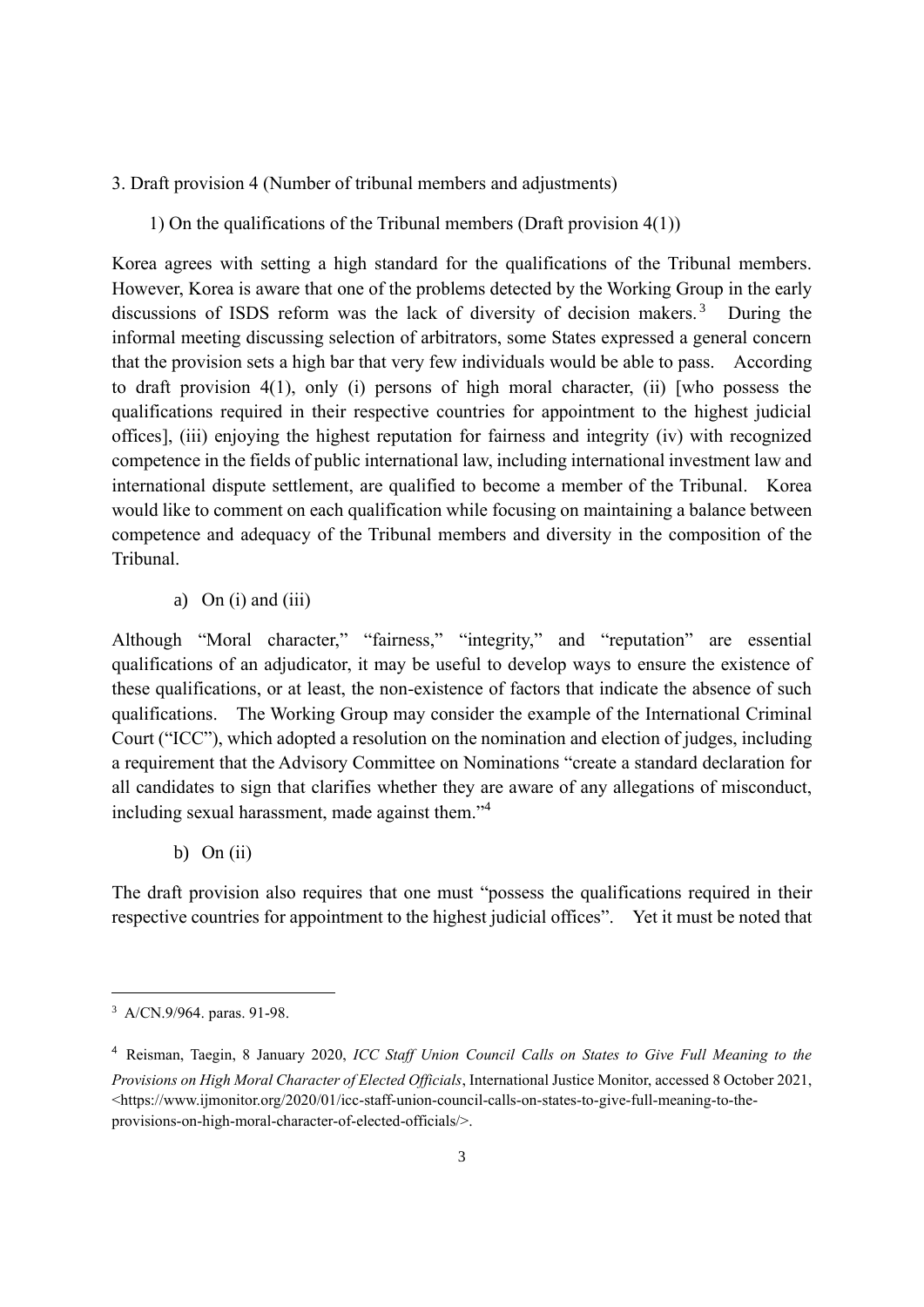the qualifications required in each country differ<sup>5</sup>, which would lead to a Tribunal consisting of members with different qualifications. Therefore, Korea is of the view that inclusion of this qualification should be carefully considered.

2) On the number of Tribunal members (Draft provision 4(2))

At the current stage of the discussion, it is difficult for Korea to suggest a particular number of members for the Tribunal. However, the number should be based on the case load as well as whether the members should work full-time or part-time.

Korea also agrees with amending the number of members in certain circumstances. Korea is of the view that it would be necessary to provide some variants for the reasons for amendment, so as to provide guidance to the Committee of the Parties in deciding the number. However, it may also be appropriate to not make this an exhaustive list so that it would be possible to include any other reasonable situation in which it would be necessary to amend the number. In short, Korea favors Option 1 while suggesting to add a clause that would encompass any other reasonable situation for amendment.

In addition, Korea notes that the specific procedure for the amendment is also unclear in the provision. Option 1 simply states that the number of the members of the Tribunal may be amended by a [*two-thirds*] majority of the representatives of the Committee of the Parties. There is no indication of (i) who can request the amendment, and (ii) the exact procedure of making the request. Therefore, it would be necessary to first discuss the procedures within the Working Group and aim to include a specified procedure in the provision.

## 4. Draft provision 6 (Nomination of candidates)

The Secretariat has suggested nomination by any Party to the Agreement establishing the Tribunal (Option 1), and self-nomination following an open call for candidacies (Option 2).

First of all, Korea agrees that a nomination stage is necessary and appropriate. Option 1 is reasonable in that it encourages the participation of the Parties to the Agreement establishing the Tribunal, emphasizing that the standing multilateral mechanism is based on a voluntary agreement of the State parties. However, there are criticisms that nomination by Parties are done through a non-transparent process and may be inconsistent in terms of the standards of evaluation. Therefore, in Korea's view, it would be appropriate to also allow self-nominations (Option 2) to widen the pool of candidates and ensure that every qualified individual has a

<sup>5</sup> For example, in the Republic of Korea, Supreme Court justices must have at least 20 years of experience in the legal field and must be over 45 years of age; whereas in the U.S. there is no qualification specified in the Constitution for who may become a Supreme Court justice.